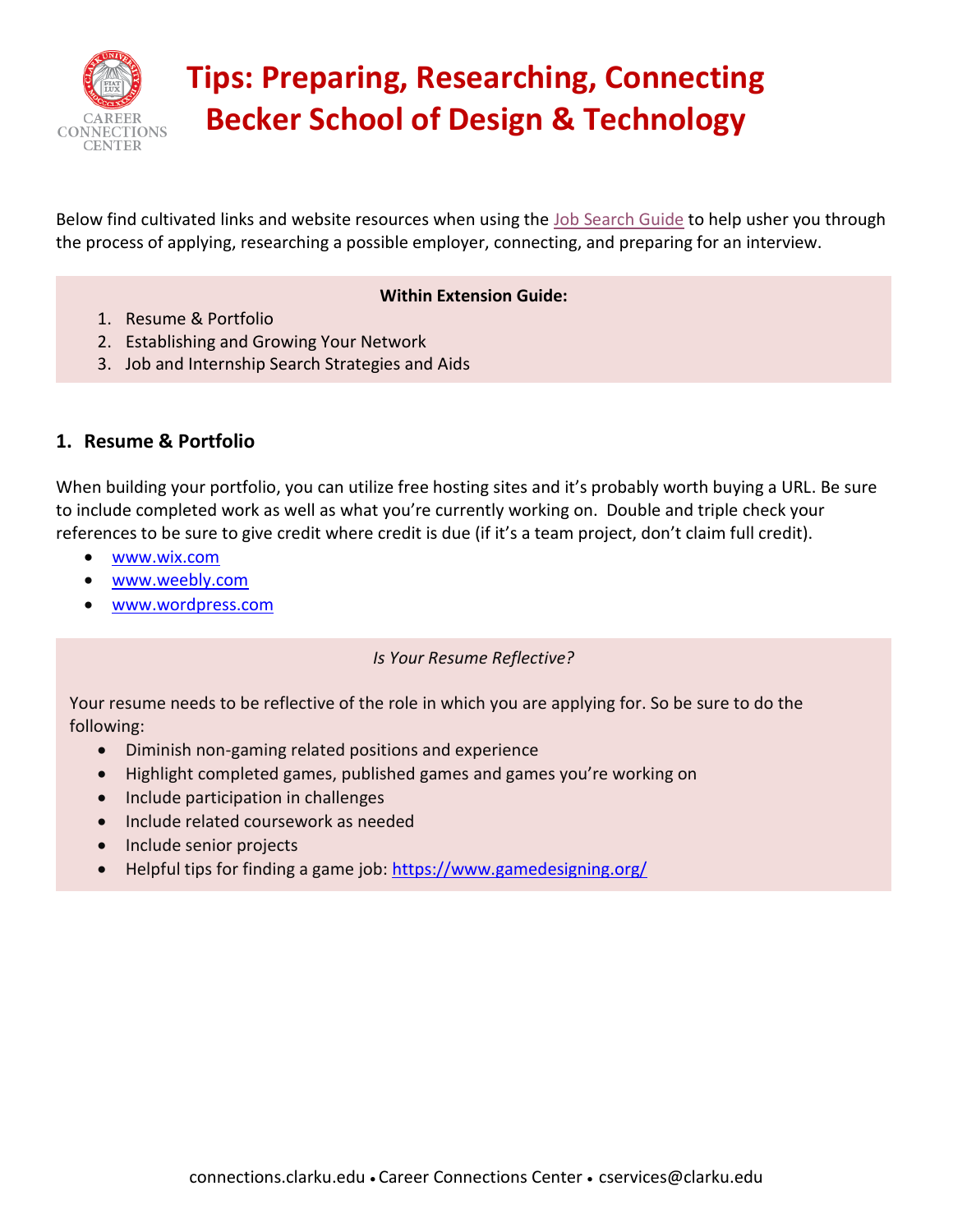#### **2. Establishing and Growing Your Network**

This industry highly values connections and strong networks—that is how projects are stewarded and relationships made for future work opportunities! Being present at events or fairs that will allow you to meet others in the industry and get your own name out is crucial to success.

It is NEVER too early to start growing your connections and expanding your network. This can be a daunting task, so starting sooner will help you gain confidence AND put you in a good position moving forward when you are ready to start applying to opportunities.

Strongly think about the breadth and scope of your current network. *Are there gaps? What can you do to make more connections? Is your network well rounded?* 

- Join and go to **IGDA** meetings (if still a student)
- Establish faculty relationships outside of the classroom. Ask them about their work and see if you can shadow or be involved in any opportunities or projects they are completing (if student or alumni)
- Mass DiGI (follow on Twitter and Facebook)
- Mass DiGI Supporters:<http://www.massdigi.org/supporters/>
- Boston Post Mortem [\(http://www.bostonpostmortem.org/\)](http://www.bostonpostmortem.org/)
- Boston Indies [\(http://www.bostonindies.com/\)](http://www.bostonindies.com/)
- PAX East [\(http://east.paxsite.com/\)](http://east.paxsite.com/)
- <http://madwomb.com/tutorials/GamesBoston.html>

Keep an eye out! Being connected to the right companies is integral to your networking (and overall job search) experience.

#### **Companies to Search and Follow (Listed Alphabetically)**

# **A**

- 10Tons: <http://www.10tons.com/Jobs.html>
- 6Waves:<https://www.6waves.com/career>
- Abrakam:<https://www.abrakam.com/careers/>
- Activision:<https://careers.activision.com/>
- Adia Entertainment:<http://adiadigital.com/jobs/>
- Adult Swim:<https://www.adultswim.com/games/contact>
- Akamai:<https://www.akamai.com/us/en/about/careers/>
- Akili Interactive: <https://www.akiliinteractive.com/careers>
- Amazon: [https://www.amazon.jobs](https://www.amazon.jobs/)
- Amplitude Studio: [https://www.amplitude-studios.com/careers#StudioMap](https://www.amplitude-studios.com/careers%23StudioMap)
- Amiqus: <https://www.amiqus.com/our-jobs>
- APEX Systems:<https://www.apexsystems.com/careers>
- Artifex Mundi:<https://www.artifexmundi.com/career/>
- AudioKinetic:<https://www.audiokinetic.com/about/careers/>
- Avalanche Studio:<https://avalanchestudios.com/careers/>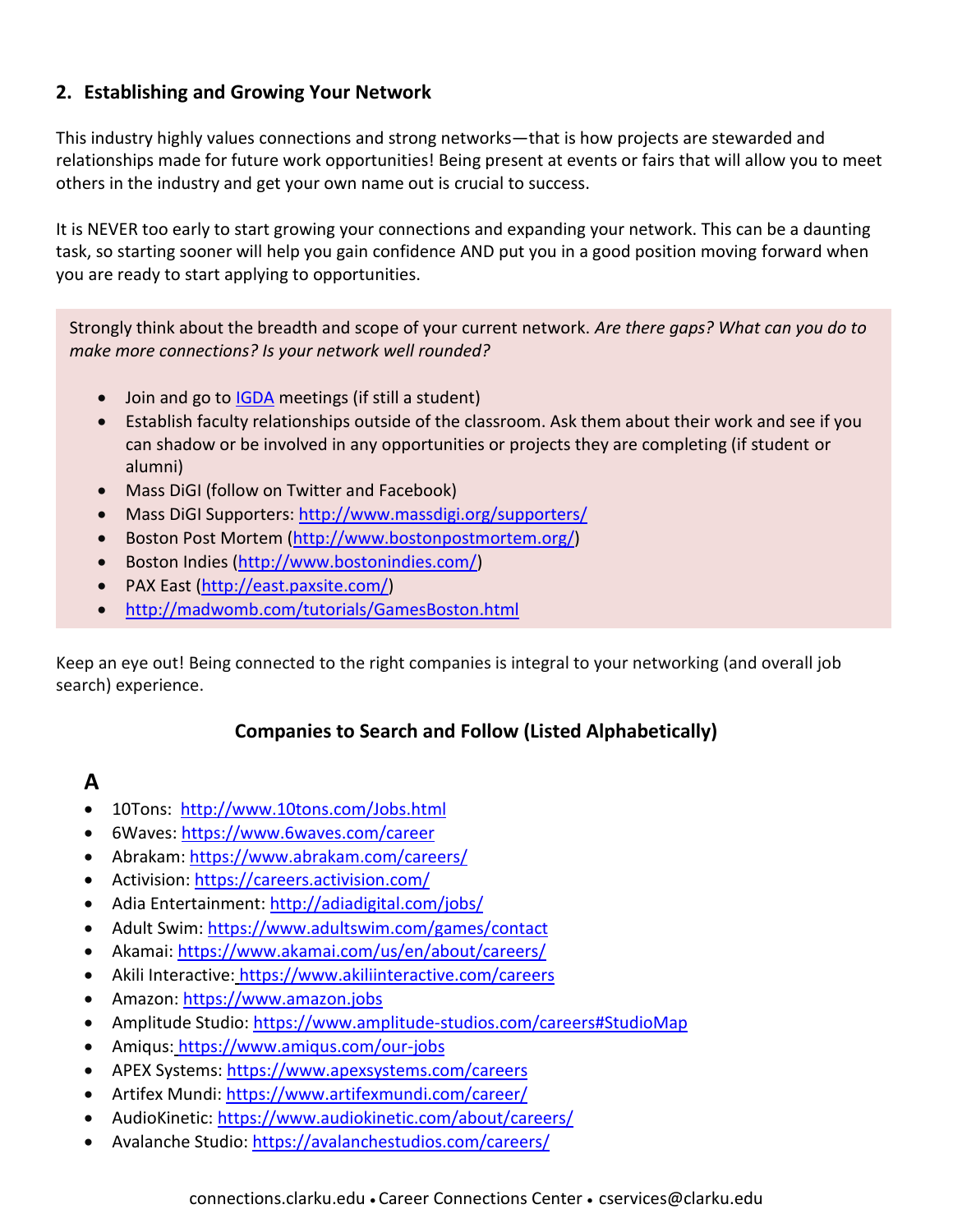## **B**

- Baidu USA:<http://usa.baidu.com/careers/>
- Bandai Namco:<https://www.bandainamcoent.com/careers>
- Battlehouse:<https://www.battlehouse.com/jobs/>
- Beamable (formerly known as Disruptor Beam):<https://www.beamable.com/jobs>
- Bkom Studios:<https://www.bkomstudios.com/careers/>
- BioWare Games:<http://www.bioware.com/careers/>
- Black River Studios:<http://blackriverstudios.com/#careers>
- Blazing Griffin:<https://www.blazinggriffin.com/careers/>
- Blindflug Studios:<https://www.blindflugstudios.com/the-team/>
- Blizzard Entertainment:<https://careers.blizzard.com/en-us/>
- Brainseed Factory:<http://www.brainseed-factory.com/career.html>
- Bonus XP:<https://bonusxp.com/#careers>
- Boom Zap:<https://boomzap.com/about/careers/>
- Building Conversation:<https://www.buildingconversation.com/careers>
- Bungie:<https://careers.bungie.com/jobs>

### **C**

- Capcom:<https://jobs.jobvite.com/capcomusa>
- Chetu, Inc.:<https://careers.chetu.com/Careers>
- Clinc:<https://clinc.com/careers/>
- Cloudflare:<https://www.cloudflare.com/careers/>
- Coherent Labs:<https://coherent-labs.com/careers/>
- Creative Assembly:<https://www.creative-assembly.com/careers>
- Creative Heads: <https://www.creativeheads.net/>
- Curriculum Associates:<https://jobs.jobvite.com/curriculumassociates>
- Curve Digital:<https://curvegames.com/join-us/>
- Cybernetic Walrus Games:<http://www.cyberneticwalrus.com/jobs/>

### **D**

- Daedalic Entertainment:<http://jobs.daedalicsupport.com/>
- Data Dog:<https://www.datadoghq.com/careers/>
- Deepmotion, Inc.:<https://www.deepmotion.com/careers>
- Deep Silver Volition:<https://www.dsvolition.com/careers/>
- Dell:<https://jobs.dell.com/>
- Demiurge Studios:<https://www.demiurgestudios.com/careers>
- Digerati:<https://www.digerati.games/>
- Digital Extremes:<https://www.digitalextremes.com/careers>
- Dolby:<https://www.dolby.com/careers/>
- Dragonfiar:<http://www.dragonfiar.com/jobs>
- Dual Universe:<https://www.dualthegame.com/en/novaquark/careers/>

### **E**

• EA[: https://www.ea.com/careers/students](https://www.ea.com/careers/students)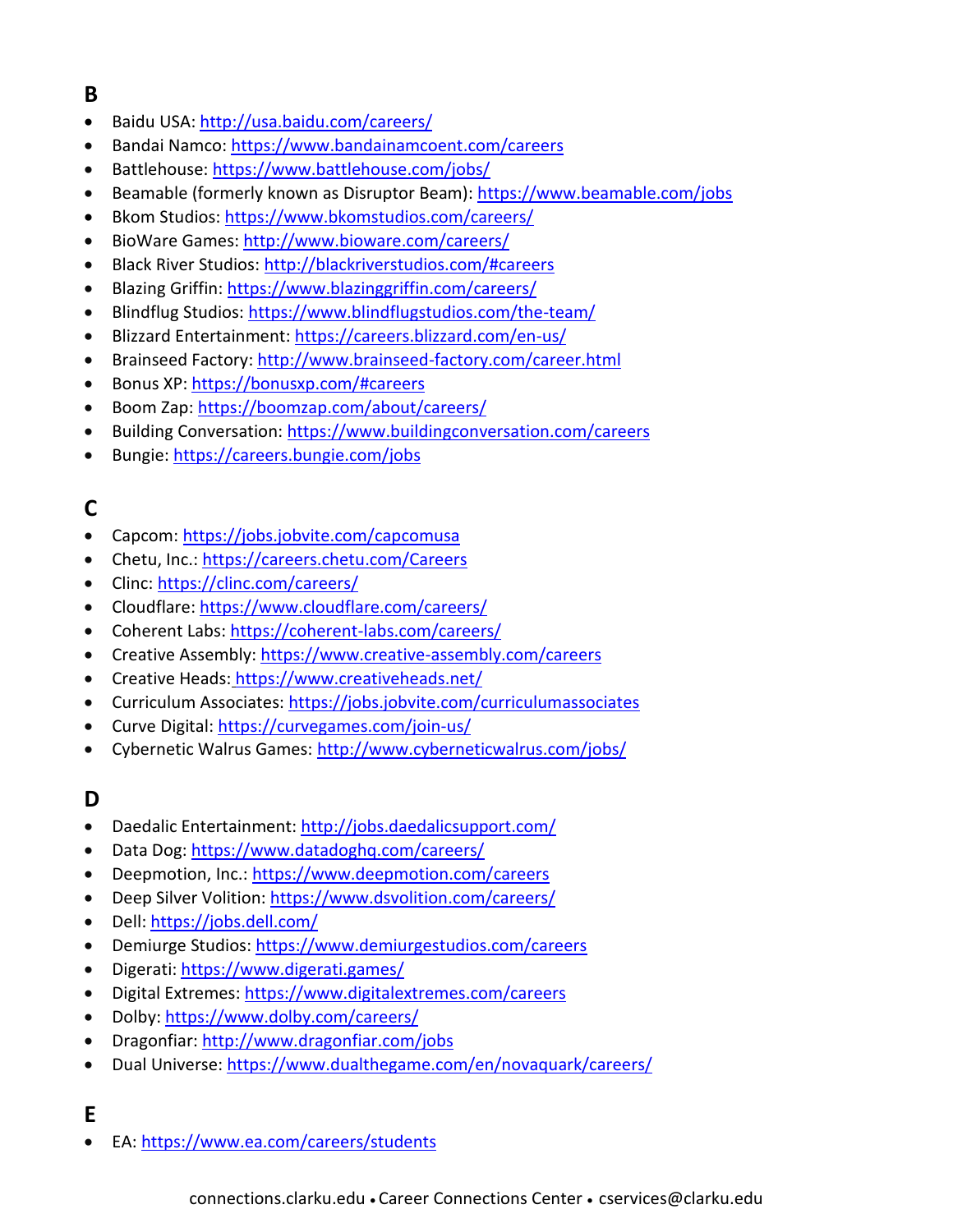- Epic Games:<https://www.epicgames.com/site/en-US/careers>
- ERI Design:<https://www.eridesignstudio.com/about/join-the-team/>

#### **F**

- FableVision: <https://www.fablevisionstudios.com/jobs-internships>
- Facebook Games: <https://www.facebookcareers.com/>
- Faceware Technologies:<https://facewaretech.com/company>
- Filament Games:<http://www.filamentgames.com/careers>
- Fire Hose Games:<http://www.firehosegames.com/jobs/>
- Flux Games:<https://careers.flux.games/>
- Flying Sheep Studios[: https://flying-sheep.com/jobs](https://flying-sheep.com/jobs)
- Focus Home Interactive: https://focushomeinteractive.recruitee.com/I/en
- For All to Play: <http://www.foralltoplay.com/careers.php>

### **G**

- Galactic Village: <http://www.galactic-village.com/jobs.html>
- Game Analytics:<https://gameanalytics.com/careers/open-positions>
- GameAnax:<https://www.gameanax.com/career/>
- GameKit:<https://gamekit.info/career>
- GameSIM:<https://www.gamesim.com/careers/>
- Game On:<https://gameongames.com/>
- Gamma Minus:<http://www.gammaminus.com/contact/jobs/>
- GenVid:<https://www.genvidtech.com/careers/>
- Google Games:<https://careers.google.com/jobs/results/>
- Gummicube, Inc.:<https://www.gummicube.com/jobs/>

### **H**

- Hardlight Studio:<https://www.hardlightstudio.com/careers>
- Harmonix Music Systems:<http://www.harmonixmusic.com/about/jobs>
- Hasbro[: https://jobs.hasbro.com/go/View-All-Jobs/8208800/](https://jobs.hasbro.com/go/View-All-Jobs/8208800/)
- HB Studios:<http://www.hb-studios.com/work-with-us/>
- Hi-Rez Studio:<https://www.hirezstudios.com/careers/>
- High Voltage:<https://www.high-voltage.com/careers/>
- HitPoint Studios:<https://www.hitpointstudios.com/careers/>
- Houdini/SideFX:<https://www.sidefx.com/careers/>
- Housemarque (Finland):<https://housemarque.com/careers>
- Humble Bundle:<https://www.jobs.humblebundle.com/careers>
- Hyper Luminal Games:<http://hyperluminalgames.com/careers/>

#### **I**

- IBM Uncubed:<https://uncubed.com/jobs/ibm>
- Iceberg Interactive:<https://www.iceberg-games.com/jobs/>
- Iconics:<https://iconics.com/About/Careers>
- Imagination Technologies:<https://www.imaginationtech.com/careers/>
- Imangi Studios:<https://imangistudios.com/careers.html>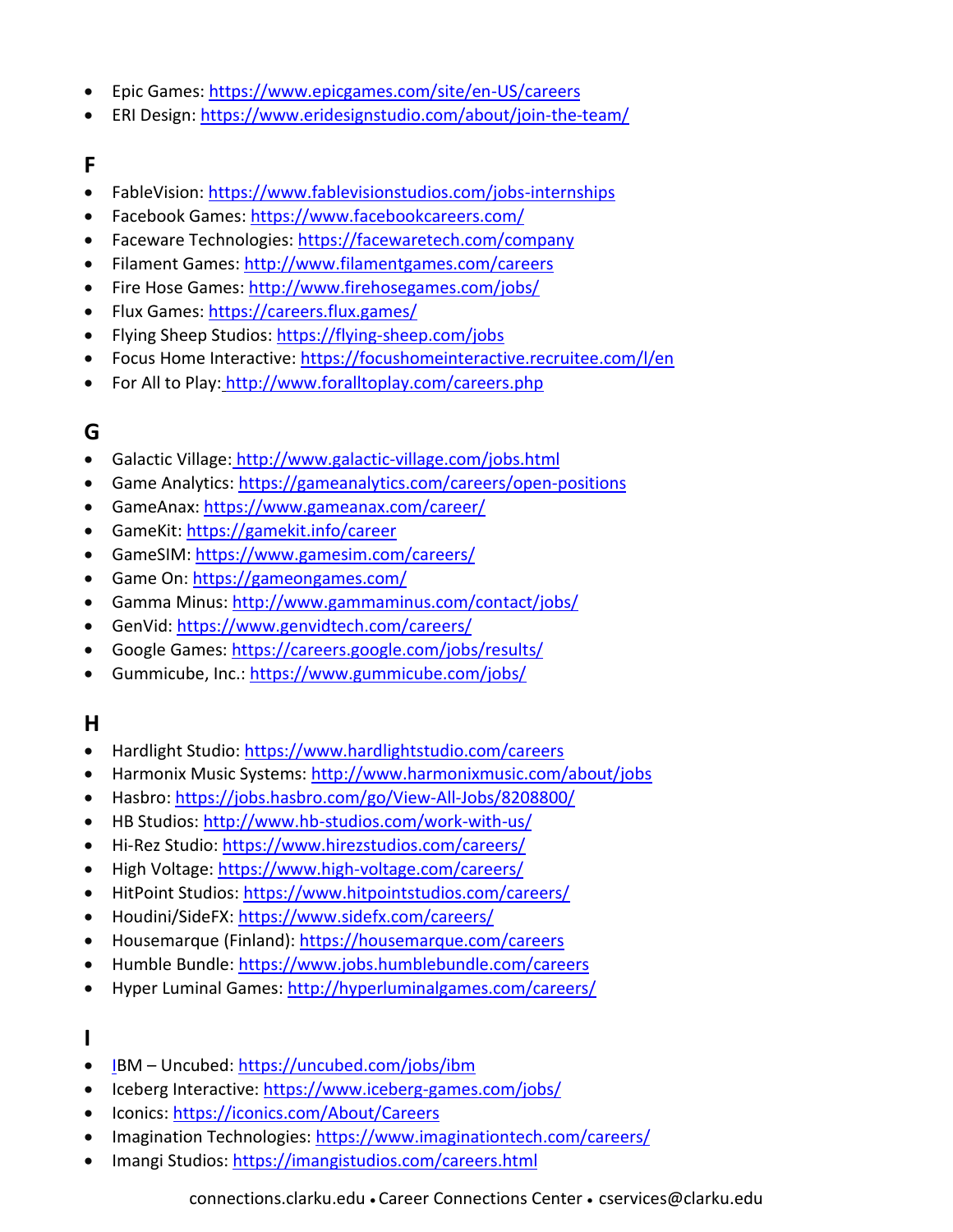- Improbable Games[: https://improbable.io/careers/opportunities](https://improbable.io/careers/opportunities)
- INAP:<https://www.inap.com/about/careers/>
- Insane Games:<https://insanegames.io/contact>
- Insomniac Games:<https://insomniac.games/careers/>
- Intel:<https://www.intel.com/content/www/us/en/jobs/jobs-at-intel.html>
- Intrepid Studios:<https://www.intrepidstudios.com/careers>
- Intrepid:<https://intrepidstudios.com/careers>

#### **J**

- Jack Box: [https://jackbox-games.breezy.hr](https://jackbox-games.breezy.hr/)
- Jagex: <https://jobs.lever.co/jagex>
- Janiero Digital:<https://www.janeirodigital.com/careers/>
- Junkfish:<https://www.teamjunkfish.com/careers>

#### **K**

- Keywords Studio:<https://www.keywordsstudios.com/careers/>
- Kickstarter:<https://jobs.kickstarter.com/>
- Koei Tecmo[: https://www.koeitecmoamerica.com/company/](https://www.koeitecmoamerica.com/company/)
- Kongregate:<https://www.kongregate.com/pages/jobs>
- Krotos Audio:<https://www.krotosaudio.com/about/#careers>

#### **L**

- Lantana Games:<http://lantanagames.com/openings/>
- Level Ex, Inc.:<https://www.levelex.com/careers/>
- Lightbulb Crew:<https://lightbulbcrew.fr/contact-us/>

#### **M**

- Machine Zone: <https://www.mz.com/careers#jobs>
- Magic Leap: <https://www.magicleap.com/careers>
- Mass DiGI: <https://www.massdigi.org/contact-us/>
- Maximum Games:<https://www.maximumgames.com/jobs/>
- Merge Games:<https://www.mergegames.com/jobs>
- Microsoft:<https://careers.microsoft.com/us/en>
- Milestone Games:<http://milestone.it/careers/?lang=en>
- moBack AR/VR:<https://www.moback.com/contact-us>
- Molasses Flood: <http://www.themolassesflood.com/jobs>

#### **N**

- Naughty Dog:<https://www.naughtydog.com/careers>
- NBC Universal: <https://www.nbcunicareers.com/careers>
- NetEase Games:<https://netease-na.com/careers/>
- Nintendo[: https://careers.nintendo.com/](https://careers.nintendo.com/)
- NIS America:<https://nisamerica.com/careers>
- Nowhere Studios:<https://www.nowherestudios.com/>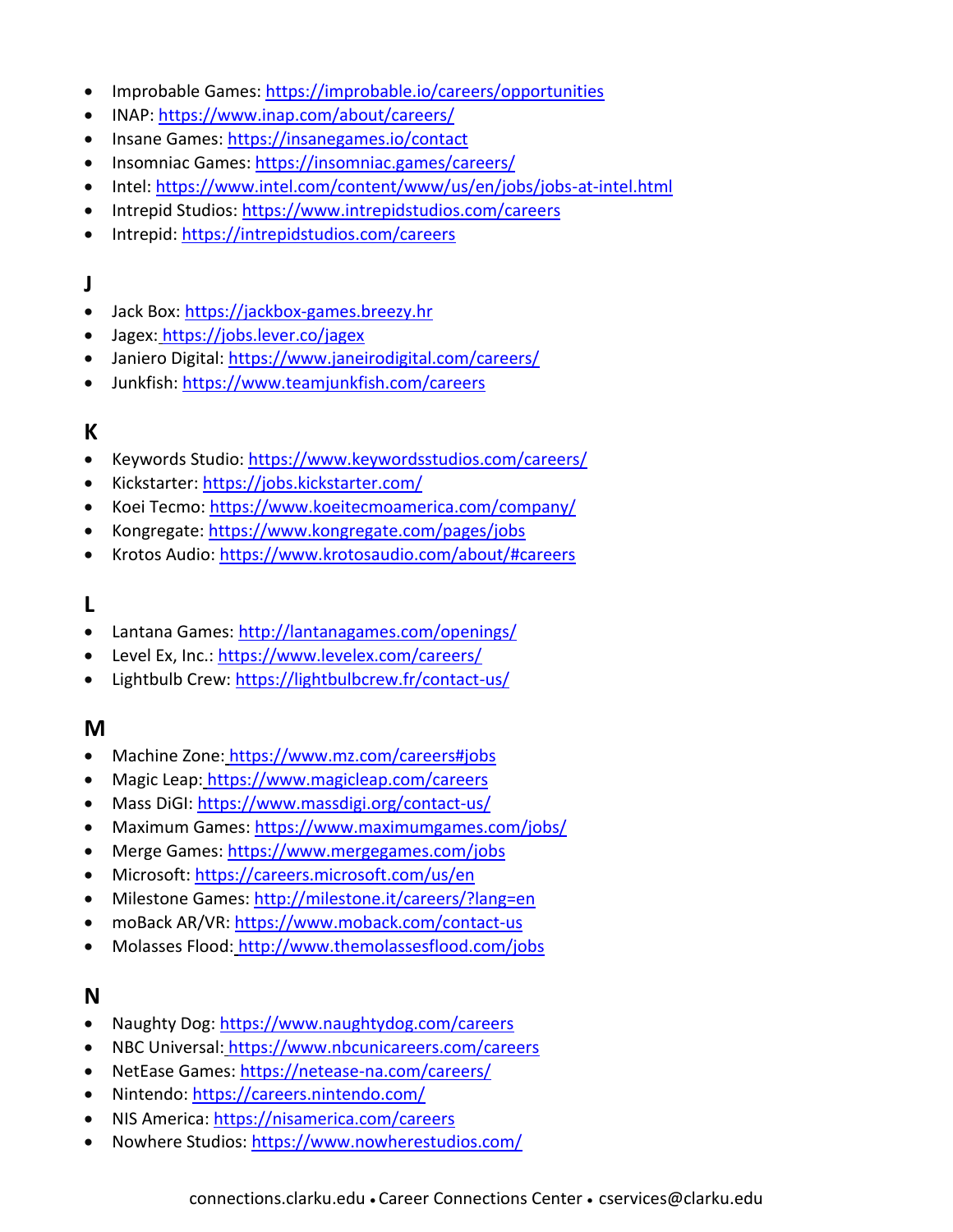- Nukeygara:<https://www.nukeygara.com/jobs>
- Nvidia[: https://www.nvidia.com/en-us/about-nvidia/careers/](https://www.nvidia.com/en-us/about-nvidia/careers/)

### **O**

- Oktagon Games[: https://www.oktagon.com.br/careers](https://www.oktagon.com.br/careers)
- Optitrack:<https://optitrack.com/about/careers/>
- Orthrus Studios:<https://orthrusstudios.com/careers/>
- OtherSide Entertainment: <https://otherside-e.com/wp/jobs/>
- Outplay Entertainment (UK):<https://outplay.com/careers>

#### **P**

- Paradox Interactive:<https://career.paradoxplaza.com/jobs>
- Petricore: <https://petricoregames.com/about/careers/>
- Pixel Toys: <https://pixeltoys.com/join-us>
- Play Dead Games:<http://playdead.com/jobs/>
- PlayStack (UK): <https://www.playstack.com/careers>
- PlayStation[: https://www.playstation.com/en-us/corporate/playstation-careers/](https://www.playstation.com/en-us/corporate/playstation-careers/)
- Pocket Gems:<https://pocketgems.com/jobs/>
- Proletariat:<https://www.proletariat.com/careers>
- Puny Astronaut:<https://www.punyastronaut.com/careers>

# **Q**

• Qualcomm:<https://www.qualcomm.com/company/careers>

# **R**

- Rainbow Studios:<https://www.rainbowstudios.com/careers/>
- Relic:<https://www.relic.com/#careers>
- Revature: [https://revature.com/referral-software](https://revature.com/referral-software-engineer/?ra=0030d00002KIQyl&ru=0050P0000085FPB)[engineer/?ra=0030d00002KIQyl&ru=0050P0000085FPB](https://revature.com/referral-software-engineer/?ra=0030d00002KIQyl&ru=0050P0000085FPB)
- Riot Games: <https://www.riotgames.com/en/work-with-us>
- Rising Star Games:<https://www.risingstargames.com/about/contact>
- Rockstar Games:<https://www.rockstargames.com/careers/offices/rockstar-new-england>

### **S**

- SEGA:<https://careers.sega.com/>
- SignalFX:<https://www.signalfx.com/company/careers/#!#open-jobs>
- Simul Software (UK):<https://simul.co/careers/>
- Skillz E-Sports:<http://corp.skillz.com/careers-list/>
- Sony:<https://www.sie.com/en/saiyo.html>
- SphereGen:<http://www.spheregen.com/careers/>
- Spin Master:<https://www.spinmastercareers.com/global/be/search-results>
- Sports Interactive:<https://www.sigames.com/careers>
- Speech Graphics: <https://www.speech-graphics.com/about/careers/>
- Spirit AI: <https://www.spiritai.com/contact-us/>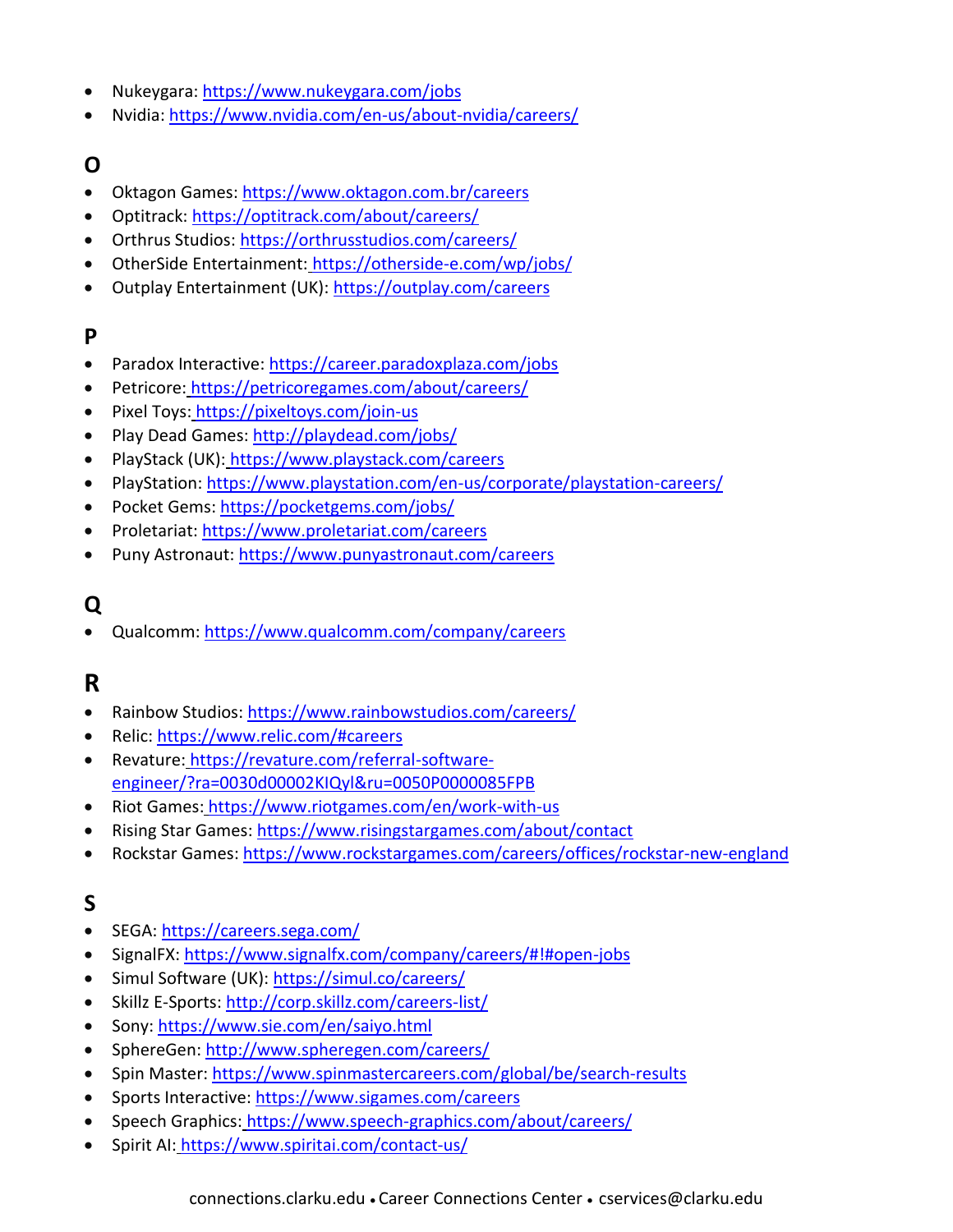- StackPath: <https://www.stackpath.com/company/careers/>
- Storm Flag Games:<https://stormflaggames.com/join>
- Survios:<https://survios.com/studio/careers/>
- Sybo Games (Denmark):<https://sybogames.com/careers/>

## **T**

- Takeoff Creative Montreal:<http://www.takeoffcreative.com/en/careers/>
- Telltale Games:<https://lcg-entertainment-inc.breezy.hr/>
- The Behemoth:<https://www.thebehemoth.com/careers/>
- Third Kind Games (UK):<https://www.thirdkindgames.com/careers>
- THQ Nordic: <https://www.thqnordic.com/company/careers>
- THX:<http://www.thx.com/careers/>
- TiltingPoint Games:<https://www.tiltingpoint.com/careers/>
- Tobii Eyetracking AR/VR:<https://careers.tobii.com/>

### **U**

- Uber:<https://www.uber.com/us/en/careers/>
- Ubisoft:<https://www.ubisoft.com/en-us/company/careers>
- UltraLeap:<https://www.ultraleap.com/company/careers/>
- Unity:<https://careers.unity.com/find-position>

#### **V**

- Valve Software:<https://www.valvesoftware.com/en/>
- Velan Studios:<https://www.velanstudios.com/careers/>
- Vicarious Visions: <https://careers.vvisions.com/>
- Vicon: <https://www.vicon.com/contact/#join>
- Virtual Arts (UK): <https://www.virtualarts.co.uk/>
- Virtuos Games (Singapore):<https://www.virtuosgames.com/career/>
- Vivox:<https://careers.unity.com/find-position?department=design>
- VR Sim:<https://vrsim.com/contact/>

#### **W**

- WarGaming:<https://wargaming.com/en/careers/>
- Wayfair:<https://www.wayfair.com/careers/jobs>
- WB Games:<https://careers.wbgames.com/>
- White Snake Productions:<http://www.whitesnakeprojects.org/employment/>

#### **X**

- XSeed Games:<http://www.xseedgames.com/jobs/>
- Xsolla:<https://xsolla.com/careers>

#### **Y**

- YoYo Games:<https://www.yoyogames.com/en/jobs>
- **Z**
- ZapDot:<http://zapdot.com/>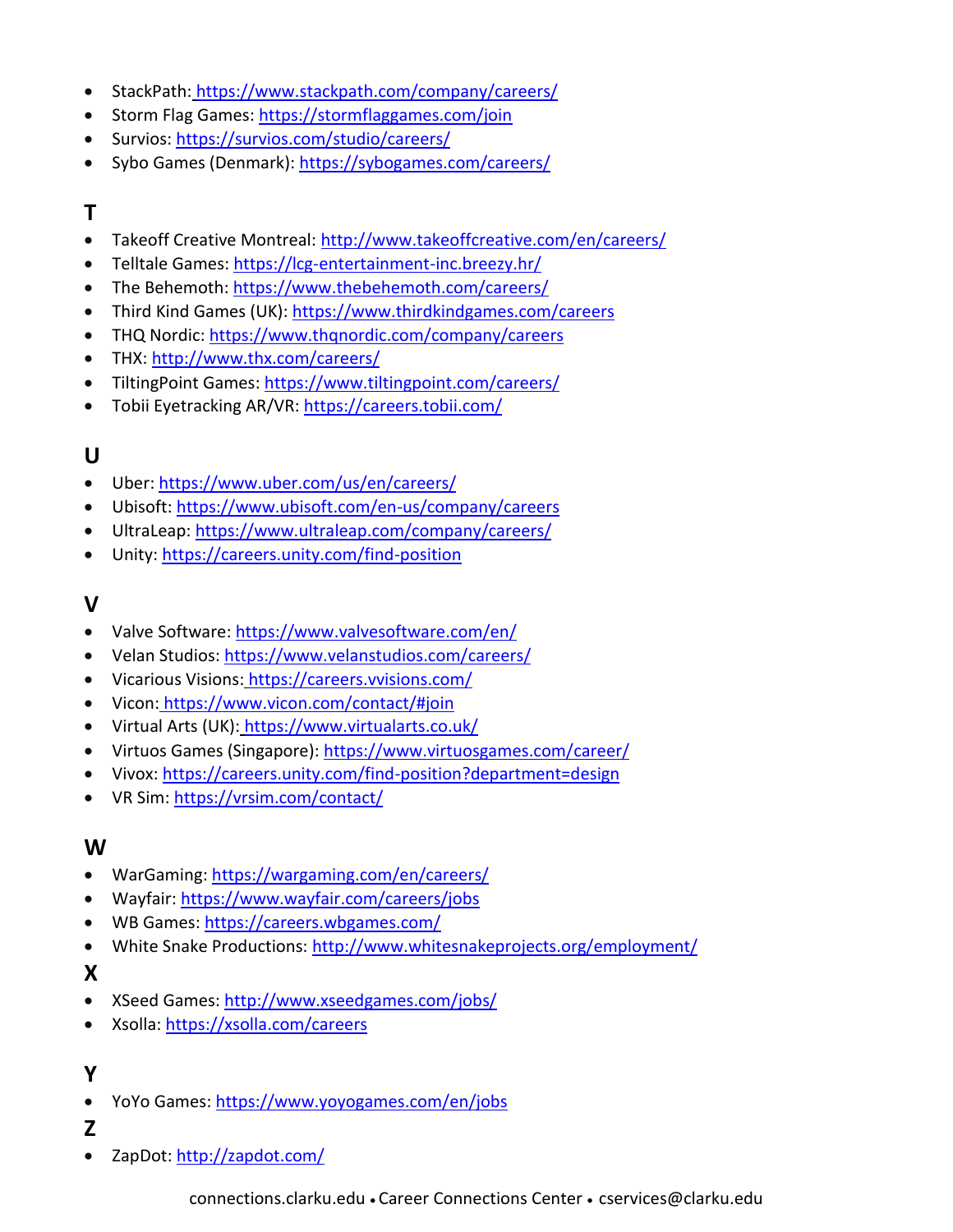- ZeniMax/Bethesda:<https://jobs.zenimax.com/jobs>
- Zephyr Workshop: <https://zephyrworkshop.com/blowusaway/>
- Zwift, Inc.[: https://www.zwift.com/careers](https://www.zwift.com/careers)

#### **#**

- 10Tons: <http://www.10tons.com/Jobs.html>
- 6Waves:<https://www.6waves.com/career>

#### **Check Out These Massachusetts Organizations!**

- Zephyr Workshop: [https://zephyrworkshop.com/blowusaway/](hettps://zephyrworkshop.com/blowusaway/)
- Harmonix Music Systems:<http://www.harmonixmusic.com/about/jobs>
- Beamable: [https://www.beamable.com/jobs](heamttps://www.beamable.com/jobs)
- Akili Interactive:<https://www.akiliinteractive.com/careers>
- Crate Entertainment: [https://www.crateentertainment.com/jobs/](hrtttps://www.crateentertainment.com/jobs/)
- Demiurge Studios:<https://www.demiurgestudios.com/careers>
- Firehose Games:<http://www.firehosegames.com/jobs/>
- For All to Play:<http://www.foralltoplay.com/careers.php>
- Level Ex:<https://www.levelex.com/careers/>
- [Intrepid Studios: https://intrepidstudios.com/careers](hnttps://intrepidstudios.com/careers)
- WB Games:<https://careers.wbgames.com/>
- Proletariat:<https://www.proletariat.com/careers>
- Lantana Games:<http://lantanagames.com/openings/>
- ERI Design:<https://www.eridesignstudio.com/about/join-the-team/>
- Hit Point Studios:<https://www.hitpointstudios.com/careers/>
- Janeiro Digital:<https://www.janeirodigital.com/careers/>
- Rockstar Games:<https://www.rockstargames.com/careers/offices/rockstar-new-england>
- Anzovin Studio:<https://www.linkedin.com/company/anzovin-studio/jobs/>